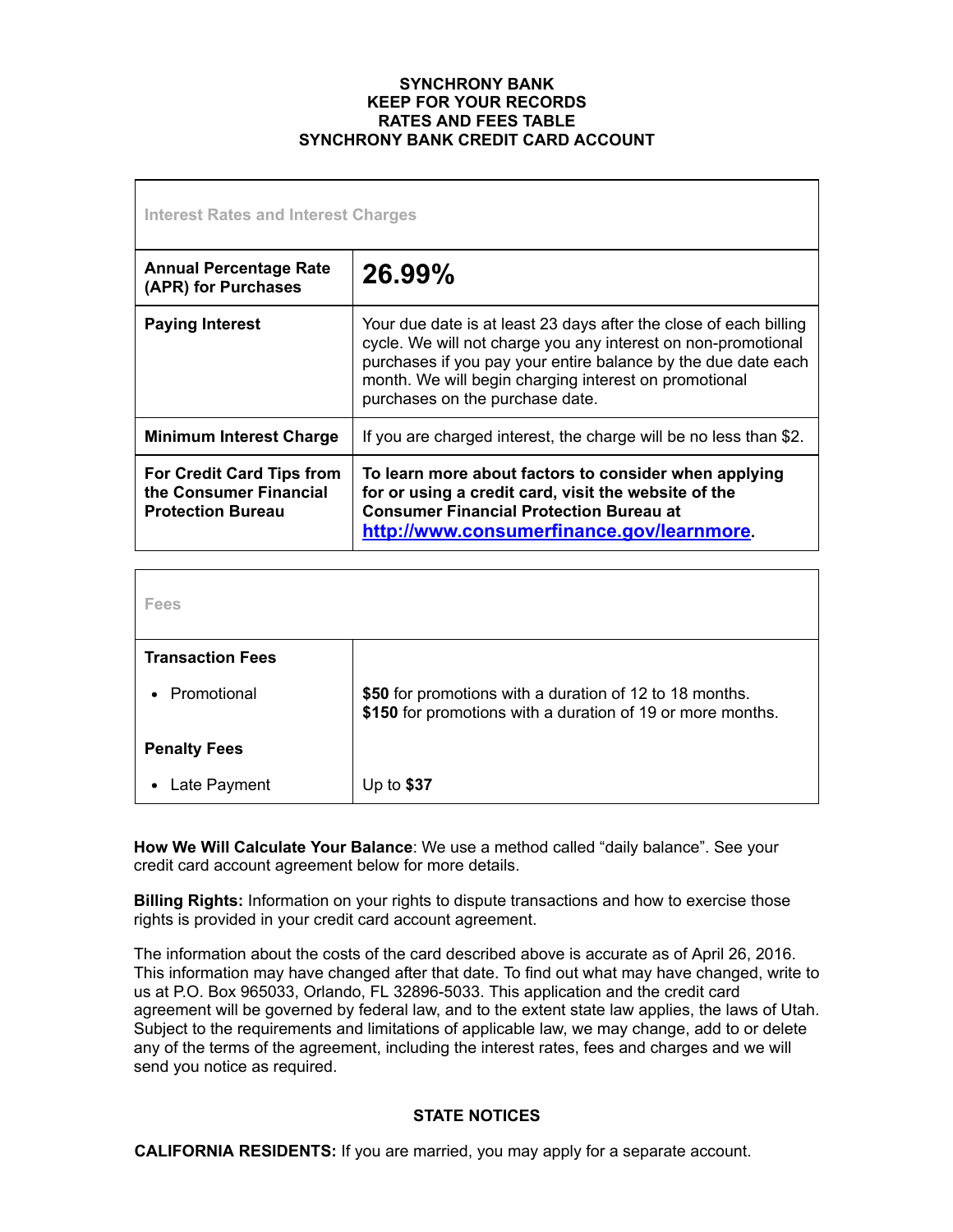**NEW YORK RESIDENTS:** A consumer credit report may be obtained in connection with evaluating your application and subsequently in connection with updates, renewals, or extensions of credit for which this application is made. Upon your request, you will be informed whether a report was obtained, and if so, of the name and address of the consumer reporting agency.

**OHIO RESIDENTS:** The Ohio laws against discrimination require that all creditors make credit equally available to all creditworthy customers, and that credit reporting agencies maintain separate credit histories on each individual upon request. The Ohio Civil Rights Commission administers compliance with this law.

**WISCONSIN RESIDENTS:** No provision of a marital property agreement, a unilateral statement under sec. 766.59, Wis. Stats., or a court decree under sec. 766.70, Wis. Stats., adversely affects the interest of the creditor unless the creditor, prior to the time credit is granted, is furnished a copy of the agreement, statement or decree or has actual knowledge of the adverse provision when the obligation to the creditor is incurred. **Married residents of Wisconsin applying for an individual account must give us the name and address of their spouse if the spouse also is a Wisconsin resident, regardless of whether the spouse may use the card. Please provide this information to us at P.O. Box 965033, Orlando, FL 328965033.**

# **CONSENT TO ELECTRONIC COMMUNICATIONS**

By (i) submitting an application online or (ii) registering for online or mobile services for your Account, you hereby agree to the following and this will constitute your consent for us to send you electronic communications about your Account. When you successfully consent through the online or mobile site, you have successfully demonstrated that you are able to access information we have posted on such online or mobile site.

**Categories of Communications.** You consent to receive communications relating to your Account in electronic form. The communications covered by your consent may include, but are not limited to, (i) the initial disclosure statement or agreement governing your Account, (ii) any disclosure required by federal, state or local law, including disclosures under the federal Truth in Lending Act, the federal Fair Credit Reporting Act and the financial privacy provisions of the Gramm-Leach-Bliley Act, (iii) your billing statement, if you have signed up to receive electronic statements, (iv) letters, notices or alerts regarding your Account and any changes to your Account, (v) other disclosures, notices or communications in connection with the application for, the opening of, maintenance of or collection of your Account, and (vi) the debt cancellation agreement and other information relating to optional debt cancellation products you may select to purchase. These electronic communications may include your name and some information about your Account, including your balance or the due date; however, we will not include your full account number or social security number. Electronic communications may be reviewed by any party with access to your Account, the email account you have provided to us for delivering these communications, or the hardware or software you use to view your Account information or your e-mail account.

**How to Withdraw Your Consent.** You may not apply online for an Account and you may not register your Account for online services (including electronic statements or mobile alerts), unless you also provide your consent to receive electronic communications. If you have registered for online services (such as electronic statements or mobile alerts) and you wish to withdraw your consent to receive future electronic communications, you must unenroll from each service you have elected to receive to completely withdraw your consent to receive electronic communications. Additionally, you may call customer service at the number on your credit card or billing statement to withdraw your consent.

We will not impose any fee to process the withdrawal of your consent to electronic communications. However, you will not be able to receive your billing statements electronically if you do not consent to receive electronic communications or withdraw your consent. Any withdrawal of your consent to electronic communications will be effective only after we have a reasonable period of time to process your withdrawal request.

**How to Update Your Records.** You agree to promptly update your e-mail address if a change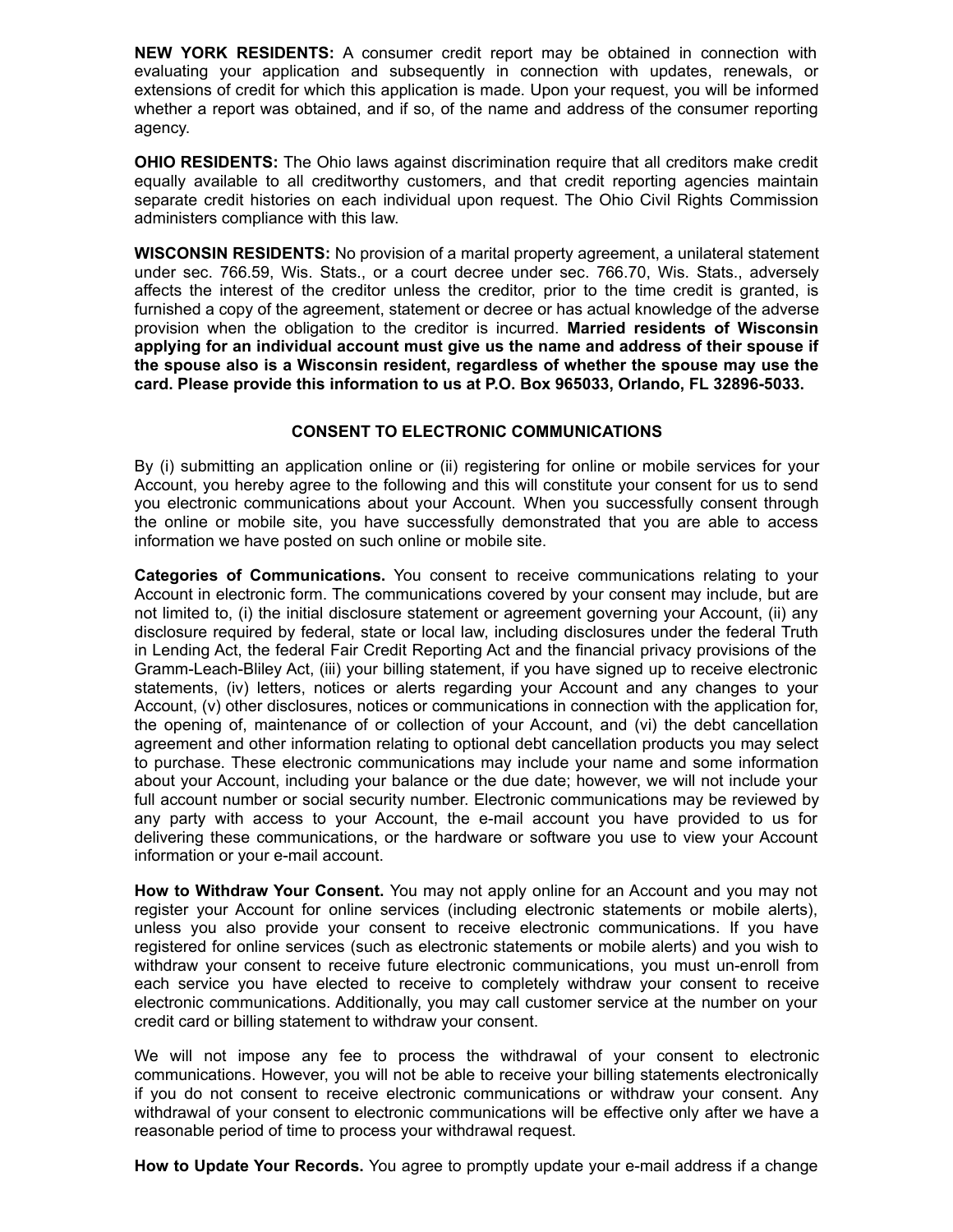occurs by updating your information through the website listed on your billing statement or by calling customer service.

**Hardware and Software Requirements.** In order to access and retain electronic communications, you must have the following:

- For personal computers:
	- o Access to the Internet via dial-up, DSL, cable modem, wireless access protocol or equivalent
	- SSLenabled web browser that supports JavaScript
	- Sufficient electronic storage capacity on your hard drive or other data storage facility, or a means to print or store notices and information through your browser software
- For mobile devices (phones, tablets, eReaders, or other mobile devices with Internet browsing capabilities):
	- o Access to the Internet via dial-up, DSL, cable modem, wireless access protocol or equivalent
	- SSLenabled web browser that supports HTML 5, JavaScript, and CSS3
	- Sufficient electronic storage capacity on your hard drive or other data storage facility, or a means to print or store notices and information through your browser software

**Paper Copies of Communications.** Upon your request we will provide you with a paper copy of a communication that we provide you electronically. If you would like a paper copy of any material (other than your debt cancellation agreement), please write to us at: Synchrony Bank, P.O. Box 965033, Orlando, FL 32896-5033 or call us at the phone number listed on the back of your credit card or on your billing statement. If you would like a copy of your debt cancellation agreement, please write to us at: Card Security, P.O. Box 39, Roswell, GA 30077-0039. There will be no charge for a paper copy of any material we have sent you electronically.

**Communications in Writing.** All communications in either electronic or paper format from us to you will be considered "in writing." You should print or download a copy of this consent, the Account agreement, the debt cancellation agreement (if elected) and any other electronic communication that is important to you for your records.

**Electronic Signatures.** You acknowledge that by clicking on the "Submit" or similar button, you are indicating your intent to sign up for electronic communications and that this shall constitute your signature.

**Federal Law.** You acknowledge and agree that your consent is being provided in connection with a transaction affecting interstate commerce that is subject to the federal Electronic Signatures in Global and National Commerce Act, and that you and we both intend that the Act apply to the fullest extent possible to validate our ability to conduct business and communicate with you by electronic means.

# **IMPORTANT TERMS FOR ELECTRONIC STATEMENTS**

In addition to the above, if you have elected to receive electronic statements, the following information applies:

**1. Statement Inserts.** Any inserts that would be included with a statement sent by U.S. mail may also be sent to you electronically. If an insert contains legally required material, to ensure that you receive the necessary material, we may send you a paper copy of your statement in addition to making the statement available to you electronically. Any legally required insert that would not be available electronically will be sent to you by U.S. mail.

**2. Payment Information.** When you elect to stop paper statements, you must still pay at least your Minimum Payment and have it received by us by 5 p.m. (ET) on the Payment Due Date. You can do this through an electronic bill pay service (whether through this website or using a third party servicer or bank) or by mailing your payment to us at the address shown on the electronic statement. Please note, if you do not pay us electronically, the crediting of your payment may be delayed by up to five days after receipt.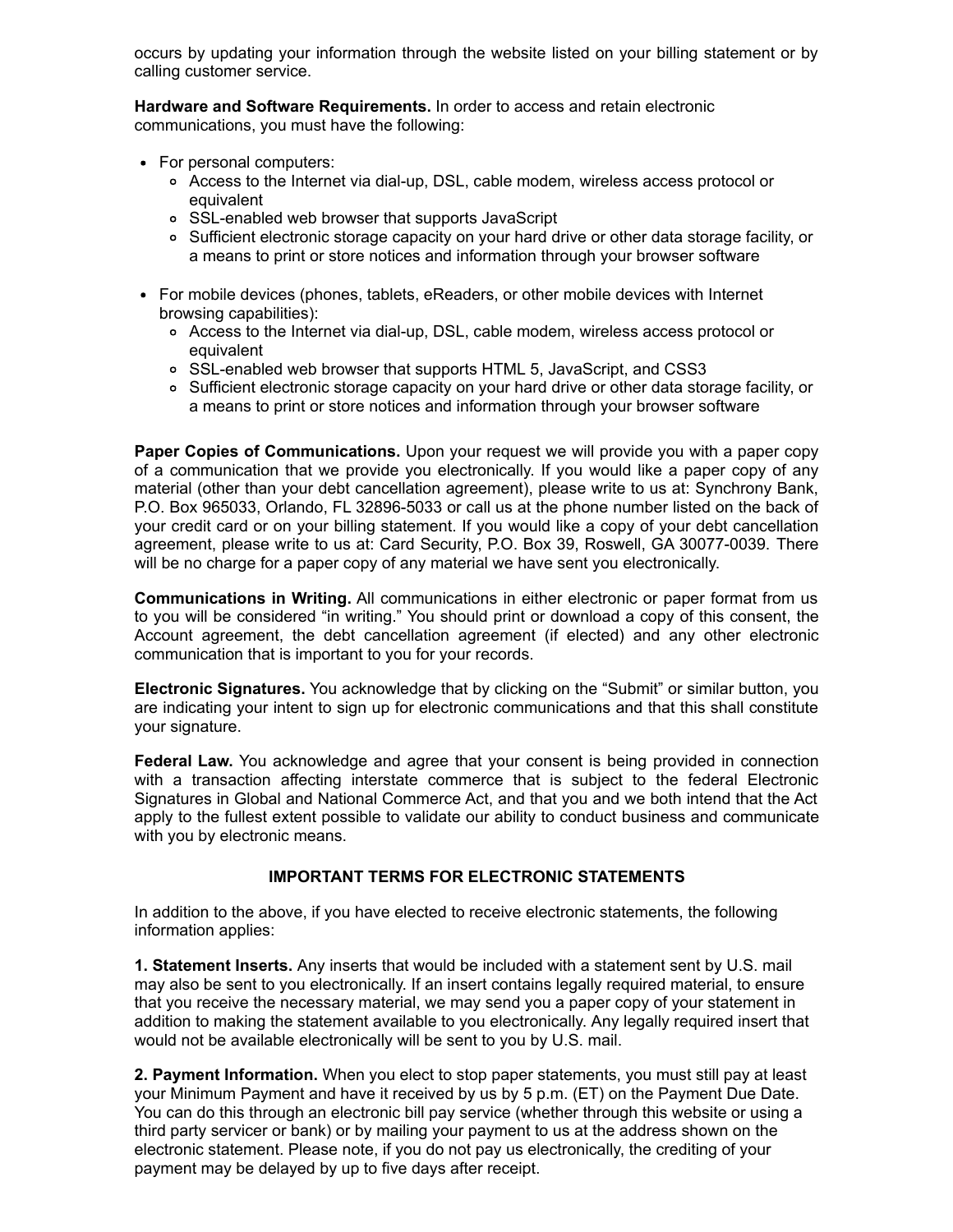**3. Returned E-mails.** If e-mails advising you of the availability of statements are returned to us, we may cancel your enrollment for electronic statements and resume sending you paper statements in the mail. If this happens, you will need to re-enroll to receive electronic statements with updated information.

**4. SPAM Filters.** We will make every effort to ensure our e-mail notifications are properly listed with all SPAM filter agencies. However, you are responsible for ensuring that any SPAM filters recognize e-mail originating from us. If you fail to receive e-mail notifications from us after enrolling for electronic statements, please check with the provider of your e-mail account and/or the SPAM filter associated with your e-mail account.

**5. Account Delinquency.** We reserve the right, at any time and without notice, to stop providing you with electronic statements and provide you with paper statements, if your account is not maintained in good standing.

**6. Cancellation.** We reserve the right, at any time, to stop providing you electronic statements and provide you with paper statements. If we do so, we will provide you with prior notice, except in the case of account delinquency. Reasons for cancellation include, but are not limited to, not viewing your last three electronic statements.

# **Definitions used in this consent:**

- "You" and "your" mean the primary applicant or accountholder;
- "We", "us" and "our" mean Synchrony Bank;
- "Account" means your Synchrony Bank credit card account; and
- "Billing Statement" means the billing statement for your Account.

All other terms used in this consent shall have the meanings given to them in the Account agreement.

# **SECTIONS II, III, AND IV OF THE SYNCHRONY BANK CREDIT CARD ACCOUNT AGREEMENT SECTION II: RATES, FEES AND PAYMENT INFORMATION**

| <b>How Interest Is Calculated</b>        |                                                                                                                                                                                                                                                                                                                                                                                                                                                                                                                                                                                                                                                                                                                              |
|------------------------------------------|------------------------------------------------------------------------------------------------------------------------------------------------------------------------------------------------------------------------------------------------------------------------------------------------------------------------------------------------------------------------------------------------------------------------------------------------------------------------------------------------------------------------------------------------------------------------------------------------------------------------------------------------------------------------------------------------------------------------------|
| <b>Your Interest Rate</b>                | We use a daily rate to calculate the interest on the balance on your<br>account each day. The daily rate for purchases is the APR times<br>1/365. The daily rate for purchases is .07395% (APR 26.99%).<br>Interest will be imposed in amounts or at rates not in excess of those<br>permitted by applicable law.                                                                                                                                                                                                                                                                                                                                                                                                            |
| <b>When We Charge</b><br><b>Interest</b> | We charge interest on your purchases from the date you make the<br>purchase until you pay the purchase in full. See exceptions below.<br>• We will not charge you interest during a billing cycle on any non-<br>promotional purchases if:<br>1. You had no balance at the start of the billing cycle; OR<br>2. You had a balance at the start of the billing cycle and you paid<br>that balance in full by the due date in that billing cycle.<br>We always charge interest on promotional purchases and their<br>related fees from the date you make the purchase.<br>• We will credit, as of the start of the billing cycle, any payment you<br>make by the due date that we allocate to non-promotional<br>purchases if: |
|                                          | 1. You had no balance at the start of the previous billing cycle;<br>OR.<br>2. You had a balance at the start of the previous billing cycle and                                                                                                                                                                                                                                                                                                                                                                                                                                                                                                                                                                              |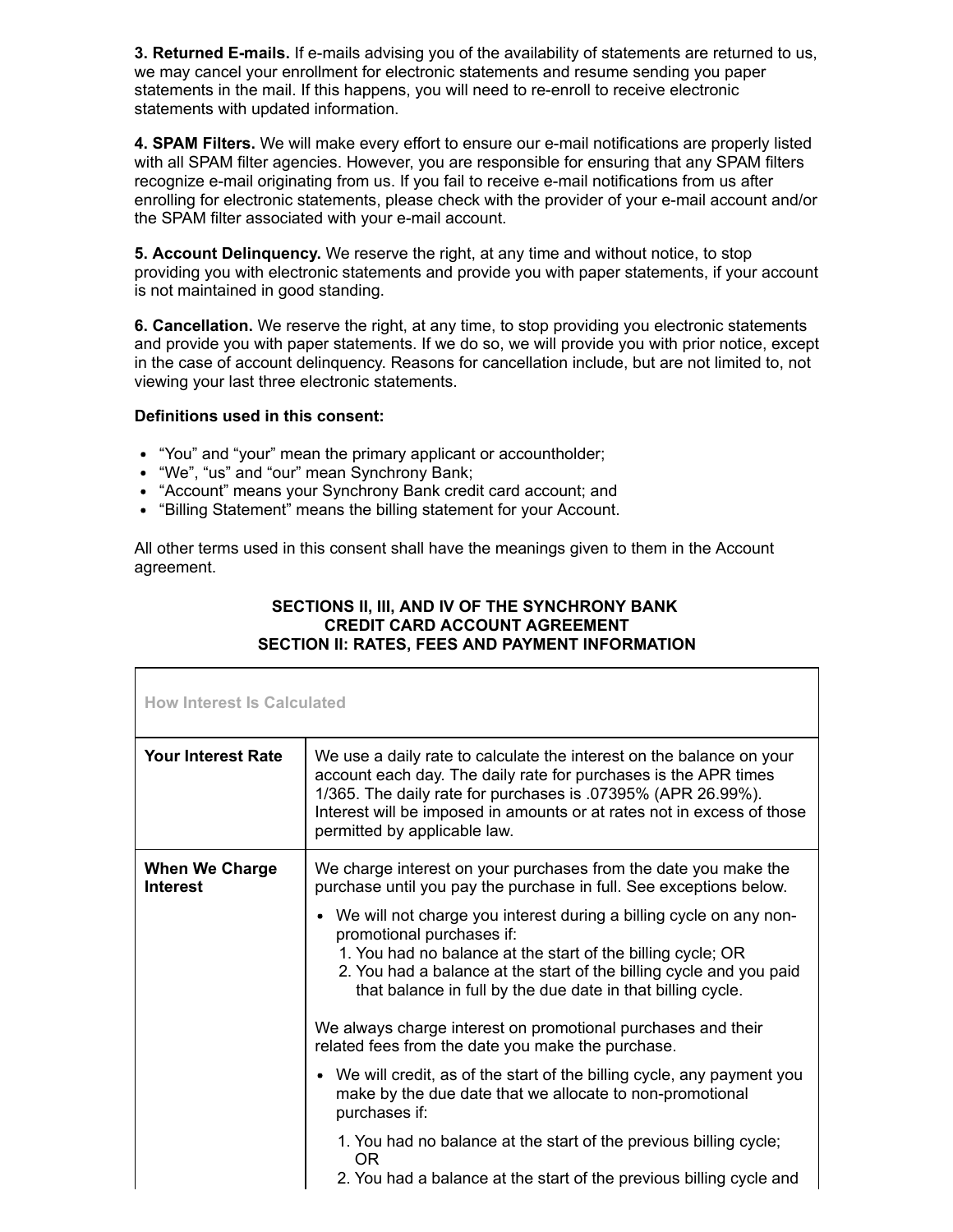|                                            | you paid that balance in full by the due date in the previous<br>billing cycle.                                                                                                                                                                                                                                                                                                                                                                                                                                                                                                                                                                                                        |
|--------------------------------------------|----------------------------------------------------------------------------------------------------------------------------------------------------------------------------------------------------------------------------------------------------------------------------------------------------------------------------------------------------------------------------------------------------------------------------------------------------------------------------------------------------------------------------------------------------------------------------------------------------------------------------------------------------------------------------------------|
| <b>How We Calculate</b><br><b>Interest</b> | We figure the interest charge on your account separately for each<br>balance type. We do this by applying the daily rate to the daily<br>balance for each day in the billing cycle. A separate daily balance is<br>calculated for the following balance types, as applicable: purchases<br>and balances subject to different interest rates, plans or special<br>promotions. See below for more details on how this works.                                                                                                                                                                                                                                                             |
|                                            | 1. How to get the daily balance. We take the starting balance each<br>day, add any new charges and fees, and subtract any payments<br>or credits. This gives us the daily balance. Debt cancellation<br>fees, if any, and late payment fees are treated as new<br>purchases.<br>2. How to get the daily interest amount. We multiply each daily<br>balance by the daily rate that applies.<br>3. How to get the starting balance for the next day. We add the<br>daily interest amount in step 2 to the daily balance from step 1.<br>4. How to get the interest charge for the billing cycle. We add all<br>the daily interest amounts that were charged during the billing<br>cycle. |
|                                            | We charge a minimum of \$2.00 of interest in any billing cycle in<br>which you owe interest. Interest, as calculated above, is added as<br>applicable to each balance type. Minimum interest charges in excess<br>of the calculated interest are treated as new purchases.                                                                                                                                                                                                                                                                                                                                                                                                             |
| <b>How Fees Work</b>                       |                                                                                                                                                                                                                                                                                                                                                                                                                                                                                                                                                                                                                                                                                        |

| <b>Late Payment Fee</b> | We will charge this fee if we do not receive the total minimum<br>payment due on your account by 5 p.m. (ET) on the due date. This<br>fee is equal to:                                                                                                                              |
|-------------------------|-------------------------------------------------------------------------------------------------------------------------------------------------------------------------------------------------------------------------------------------------------------------------------------|
|                         | 1. \$27, if you have paid your total minimum payment due by the<br>due date in each of the prior six billing cycles.                                                                                                                                                                |
|                         | OR.                                                                                                                                                                                                                                                                                 |
|                         | 2. \$37, if you have failed to pay your total minimum payment due<br>by the due date in any one or more of the prior six billing cycles.                                                                                                                                            |
|                         | The late payment fee will not be more than the total minimum<br>payment that was due.                                                                                                                                                                                               |
| <b>Promotional Fee</b>  | We will charge this fee for certain special promotions. It will be<br>included in the promotional purchase balance. However, for special<br>promotions with a unique payment calculation, the fee will not be<br>added to the balance used to calculate the unique monthly payment. |

# **Minimum Payment Calculation**

Your total minimum payment is calculated as follows.

The sum of:

a. For the new balance shown on your billing statement (excluding any balance attributable to a special promotional purchase with a unique payment calculation), the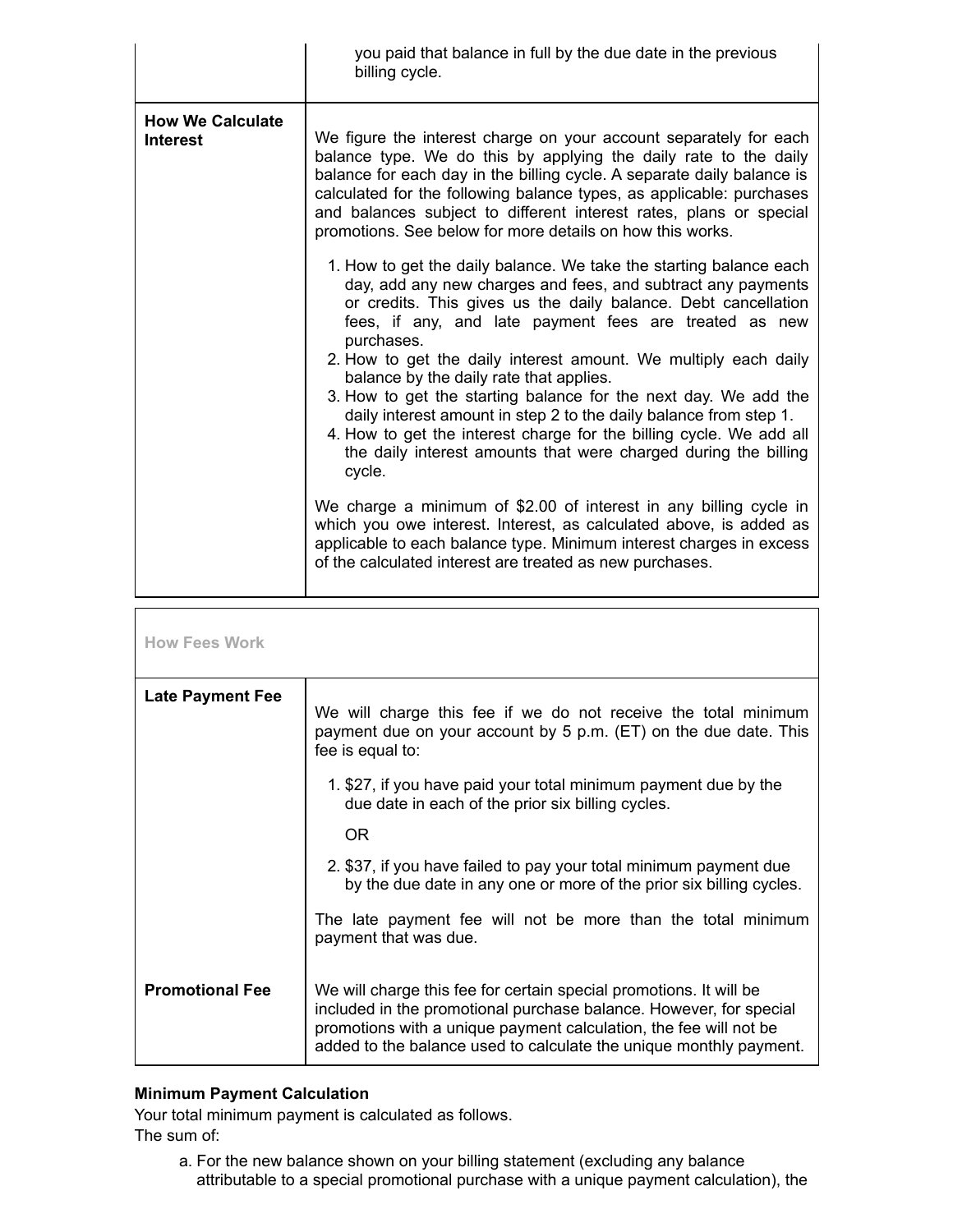greater of:

- (i) \$35; or
- (ii) 2.5% of your highest new balance since such balance was zero; or
- (iii) \$20 plus the interest and late payment fees charged in the current billing cycle; PLUS
- b. Any past due amounts; PLUS
- c. Any payment due in connection with a special promotional purchase with a unique payment calculation.

We round up to the next highest whole dollar in figuring your total minimum payment. Your total minimum payment will never be more than your new balance.

# **SECTION III: STANDARD PROVISIONS**

# **ABOUT THE CREDIT CARD ACCOUNT AGREEMENT**

**This Agreement.** This is an Agreement between you and Synchrony Bank, 170 Election Road, Suite 125, Draper, UT 84020, for your credit card account. By opening or using your account, you agree to the terms of the entire Agreement. The entire Agreement includes the four sections of this document and the application you submitted to us in connection with the account. These documents replace any other agreement relating to your account that you or we made earlier or at the same time.

**Parties To This Agreement.** This Agreement applies to each accountholder approved on the account and each of you is responsible for paying the full amount due, no matter which one uses the account. We may treat each of you as one accountholder and may refer to each of you as "you" or "your". Synchrony Bank may be referred to as "we", "us" or "our".

**Changes To This Agreement.** We may change, add or delete terms of this Agreement, including interest rates, fees and charges.

**Special Promotions.** The terms of this Agreement apply to any special promotion. However, any special promotional terms that are different than the terms in this Agreement will be explained on promotional advertising or other disclosures provided to you.

# **HOW TO USE YOUR ACCOUNT/CARD**

**Use Of Your Account.** You may use your account only for lawful personal, family or household purposes. You may use your account for purchases from dealers/merchants/retailers that accept the card.

**You Promise To Pay.** You promise to pay us for all amounts owed to us under this Agreement.

**Your Responsibility.** Each accountholder will receive a card. You may not allow anyone else to use your account. If you do, or if you ask us to send a card to someone else, you will be responsible for paying for all charges resulting from their transactions.

**Purchase Limits.** To prevent fraud, we may limit the number or dollar amount of purchases you can make in any particular amount of time. We also may decline any particular charge on your account for any reason.

**Credit Limit.** You will be assigned a credit limit that we may increase or decrease from time to time. If we approve a purchase that makes you go over your credit limit, we do not give up any rights under this Agreement and we do not treat it as an increase in your credit limit.

# **HOW AND WHEN TO MAKE PAYMENTS**

**When Payments Are Due.** You must pay at least the total minimum payment due on your account by 5 p.m. (ET) on the due date of each billing cycle. Payments received after 5 p.m.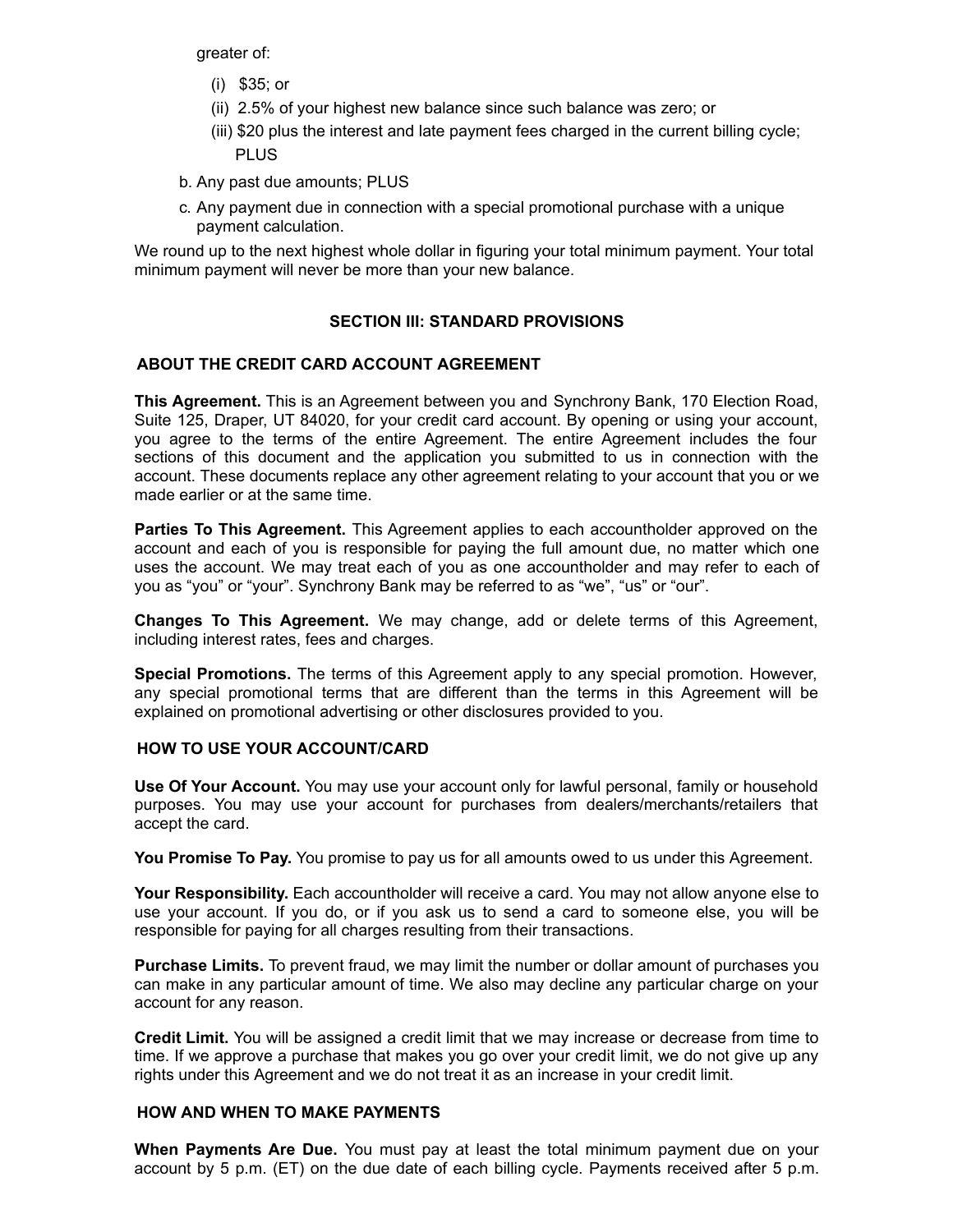(ET) will be credited as of the next day. You may at any time pay, in whole or in part, the total unpaid balance without any additional charge for prepayment. If you have a balance subject to interest, earlier payment may reduce the amount of interest you will pay. We may delay making credit available on your account in the amount of your payment even though we will credit your payment when we receive it.

**Payment Options.** You can pay by mail, online or at certain dealers/merchants/retailers that accept the card and payments. We may allow you to make payments over the phone but we will charge you a fee to make expedited phone payments. Your payment must be made in U.S. dollars by physical or electronic check, money order or a similar instrument from a bank located in the United States.

**How To Make A Payment.** You must follow the instructions for making payments provided on your billing statement. If you do not, credit of your payment may be delayed up to five days. Your billing statement also explains how information on your check is used.

**Payment Allocation.** We will apply the required total minimum payment to balances on your account using any method we choose. Any payment you make in excess of the required total minimum payment will be applied to higher APR balances before lower APR balances. Applicable law may require or permit us to apply excess payments in a different manner in certain situations, such as when your account has a certain type of special promotion.

## **INFORMATION ABOUT YOU**

**Using and Sharing Your Information.** When you applied for an account, you gave us, dealers/merchants/retailers that accept the card and program sponsors information about yourself that we could share with each other. Dealers/merchants/retailers that accept the card and program sponsors (and their respective affiliates) will use the information in connection with the credit program and for things like creating and updating their records and offering you special benefits. More information about how we use and share information is set forth in the privacy policy for your account.

**Address/Phone Change.** You represent that any phone number that you provide to us belongs to you and/or that you are authorized to provide that number. You also agree to tell us right away if you change your address or any phone number.

**Consent to Communications.** You consent to us, as well as any other owner or servicer of your account, contacting you through any channel of communication and for any purpose, as permitted by applicable law. For informational, servicing or collection related communications, you agree that we may use the phone numbers that you provide to us to contact your cellular phone or wireless device with text messages, artificial or prerecorded voice calls, and calls made by an automatic telephone dialing system. This consent applies even if you are charged for the call under your plan. You are responsible for any charges that may be billed to you by your communications carrier when we contact you.

**Telephone Monitoring.** For quality control, you allow us to listen to or record telephone calls between you and us.

### **IMPORTANT INFORMATION ABOUT YOUR ACCOUNT**

**Closing Your Account.** You may close your account at any time by sending a letter to the address shown on your billing statement or calling customer service. We may close your account at any time, for any reason. If your account is closed, you must stop using it. You must still pay the full amount you owe and this Agreement will remain in effect until you do.

**Collection Costs.** If we ask an attorney who is not our salaried employee to collect your account, we may charge you our collection costs. These include court costs and reasonable attorneys' fees.

**Credit Bureau Reporting.** We may report information about your account to credit bureaus. Late payments, missed payments, or other defaults on your account may be shown in your credit report. Tell us if you think we reported wrong information about you to a credit bureau.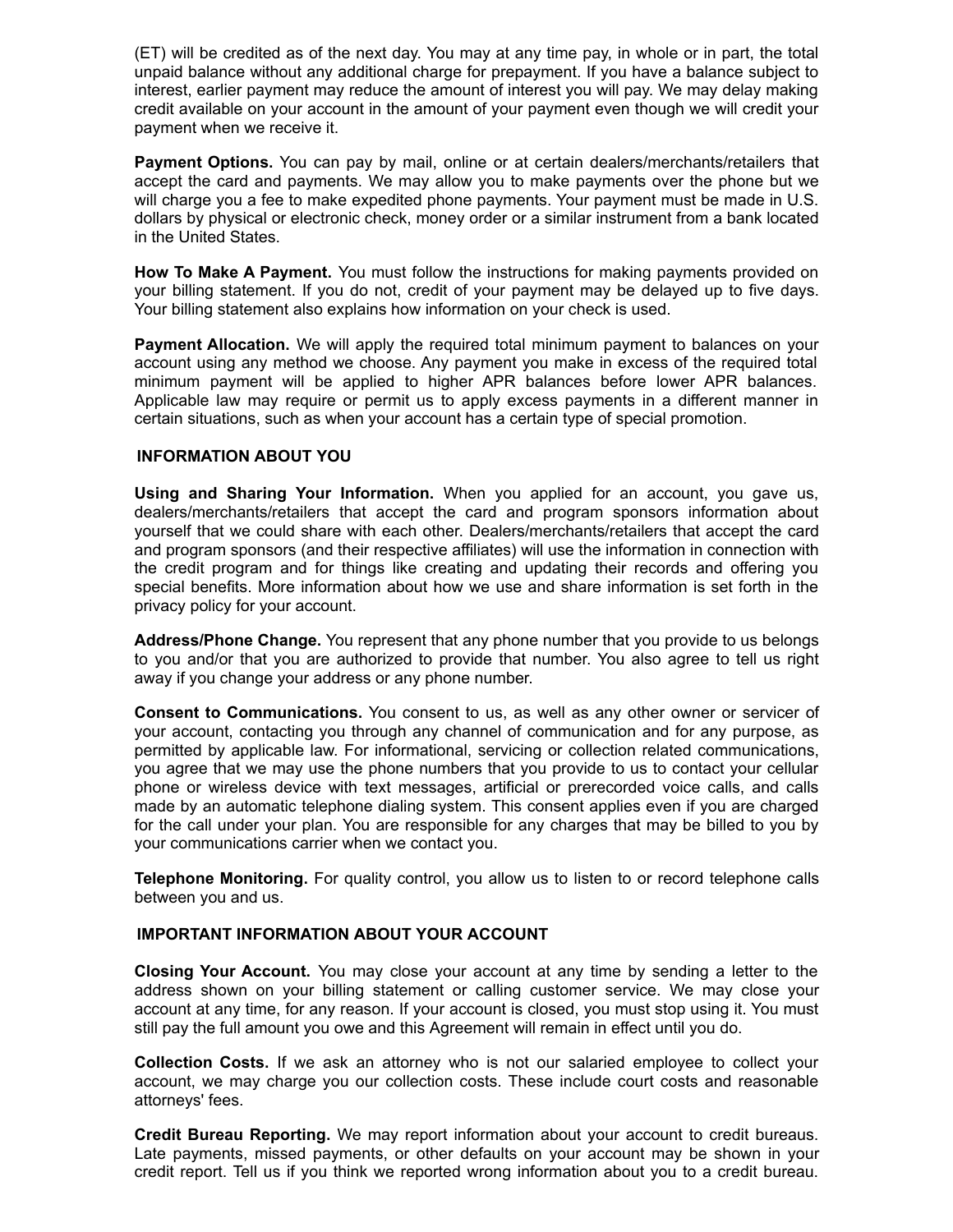Write to us at Synchrony Bank, P.O. Box 965036, Orlando, FL 32896-5036. Tell us what information is wrong and why you think it is wrong. If you have a copy of the credit report that includes the wrong information, send us a copy.

**Default.** You are in default if you make a late payment, do not follow any other term of this Agreement or become bankrupt or insolvent. If you default or upon your death, we may (a) request payment of the full amount due right away, (b) take legal action to collect the amounts owed, and/or (c) take any other action allowed.

**Disputed Amounts. The billing rights summary in section IV of this Agreement describes what to do if you think there is a mistake on your bill. If you send us correspondence about a disputed amount or payment, you must send it to the address for billing inquiries. We do not give up any rights under this Agreement if we accept a payment marked "payment in full" or given with any other conditions or limitations.**

**Unauthorized Use.** If your card is lost, stolen or used without your consent, call us immediately at 1-866-396-8254. You will not be liable for unauthorized use on your account, but you will be responsible for all use by anyone you give your card to or allow to use your account.

#### **IMPORTANT INFORMATION ABOUT THIS AGREEMENT**

**Assignment.** We may sell, assign or transfer any or all of our rights or duties under this Agreement or your account, including our rights to payments. We do not have to give you prior notice of such action. You may not sell, assign or transfer any of your rights or duties under this Agreement or your account.

**Enforceability.** If any part of this Agreement is found to be void or unenforceable, all other parts of this Agreement will still apply.

**Governing Law.** Except as provided in the Resolving a Dispute with Arbitration section, this Agreement and your account are governed by federal law and, to the extent state law applies, the laws of Utah without regard to its conflicts of law principles. This Agreement has been accepted by us in Utah.

**Waiver.** We may give up some of our rights under this Agreement. If we give up any of our rights in one situation, we do not give up the same right in another situation.

#### **RESOLVING A DISPUTE WITH ARBITRATION**

**PLEASE READ THIS SECTION CAREFULLY. IF YOU DO NOT REJECT IT, THIS SECTION WILL APPLY TO YOUR ACCOUNT, AND MOST DISPUTES BETWEEN YOU AND US WILL BE SUBJECT TO INDIVIDUAL ARBITRATION. THIS MEANS THAT: (1) NEITHER A COURT NOR A JURY WILL RESOLVE ANY SUCH DISPUTE; (2) YOU WILL NOT BE ABLE TO PARTICIPATE IN A CLASS ACTION OR SIMILAR PROCEEDING; (3) LESS INFORMATION WILL BE AVAILABLE; AND (4) APPEAL RIGHTS WILL BE LIMITED.**

#### **What claims are subject to arbitration**

- 1. If either you or we make a demand for arbitration, you and we must arbitrate any dispute or claim between you or any other user of your account, and us, our affiliates, agents and/or dealers/merchants/retailers that accept the card or program sponsors if it relates to your account, except as noted below.
- 2. We will not require you to arbitrate: (1) any individual case in small claims court or your state's equivalent court, so long as it remains an individual case in that court; or (2) a case we file to collect money you owe us. However, if you respond to the collection lawsuit by claiming any wrongdoing, we may require you to arbitrate.
- 3. Notwithstanding any other language in this section, only a court, not an arbitrator, will decide disputes about the validity, enforceability, coverage or scope of this section or any part thereof (including, without limitation, the next paragraph of this section and/or this sentence). However, any dispute or argument that concerns the validity or enforceability of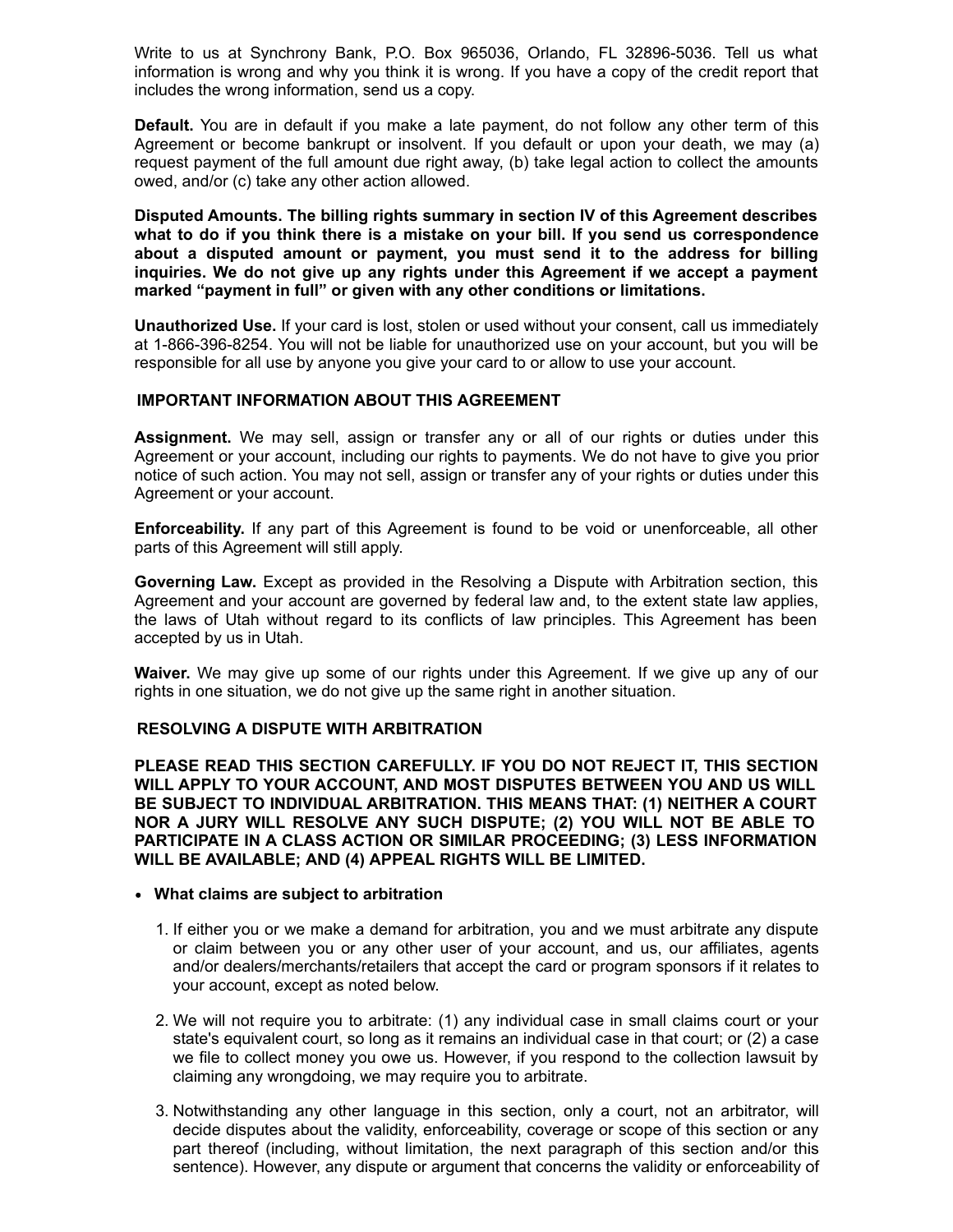the Agreement as a whole is for the arbitrator, not a court, to decide.

**No Class Actions**

**YOU AGREE NOT TO PARTICIPATE IN A CLASS, REPRESENTATIVE OR PRIVATE ATTORNEY GENERAL ACTION AGAINST US IN COURT OR ARBITRATION. ALSO, YOU MAY NOT BRING CLAIMS AGAINST US ON BEHALF OF ANY ACCOUNTHOLDER WHO IS NOT AN ACCOUNTHOLDER ON YOUR ACCOUNT, AND YOU AGREE THAT ONLY ACCOUNTHOLDERS ON YOUR ACCOUNT MAY BE JOINED IN A SINGLE ARBITRATION WITH ANY CLAIM YOU HAVE.**

If a court determines that this paragraph is not fully enforceable, only this sentence will remain in force and the remainder will be null and void, and the court's determination shall be subject to appeal. This paragraph does not apply to any lawsuit or administrative proceeding filed against us by a state or federal government agency even when such agency is seeking relief on behalf of a class of borrowers, including you. This means that we will not have the right to compel arbitration of any claim brought by such an agency.

## **How to start an arbitration, and the arbitration process**

- 1. The party who wants to arbitrate must notify the other party in writing. This notice can be given after the beginning of a lawsuit or in papers filed in the lawsuit. Otherwise, your notice must be sent to Synchrony Bank, Legal Operation, P.O. Box 29110, Shawnee Mission, KS 66201-5320, ATTN: ARBITRATION DEMAND. The party seeking arbitration must select an arbitration administrator, which can be either the American Arbitration Association (AAA), 1633 Broadway, 10th Floor, New York, NY 10019, www.adr.org, 1-800-778-7879, or JAMS, 620 Eighth Avenue, 34th Floor, New York, NY 10018, www.jamsadr.com, 1-800-352-5267. If neither administrator is able or willing to handle the dispute, then the court will appoint an arbitrator.
- 2. If a party files a lawsuit in court asserting claim(s) that are subject to arbitration and the other party files a motion with the court to compel arbitration, which is granted, it will be the responsibility of the party asserting the claim(s) to commence the arbitration proceeding.
- 3. The arbitration administrator will appoint the arbitrator and will tell the parties what to do next. The arbitrator must be a lawyer with at least ten years of legal experience. Once appointed, the arbitrator must apply the same law and legal principles, consistent with the FAA, that would apply in court, but may use different procedural rules. If the administrator's rules conflict with this Agreement, this Agreement will control.
- 4. The arbitration will take place by phone or at a reasonably convenient location. If you ask us to, we will pay all the fees the administrator or arbitrator charges, as long as we believe you are acting in good faith. We will always pay arbitration costs, as well as your legal fees and costs, to the extent you prevail on claims you assert against us in an arbitration proceeding which you have commenced.

# **Governing Law for Arbitration**

This Arbitration section of your Agreement is governed by the Federal Arbitration Act (FAA). Utah law shall apply to the extent state law is relevant under the FAA. The arbitrator's decision will be final and binding, except for any appeal right under the FAA. Any court with jurisdiction may enter judgment upon the arbitrator's award.

### **How to reject this section**

**You may reject this Arbitration section of your Agreement. If you do that, only a court may be used to resolve any dispute or claim. To reject this section, you must send us a notice within 60 days after you open your account or we first provided you with your right to reject this section. The notice must include your name, address and account number, and must be mailed to Synchrony Bank, P.O. Box 965012, Orlando, FL 32896 5012. This is the only way you can reject this section.**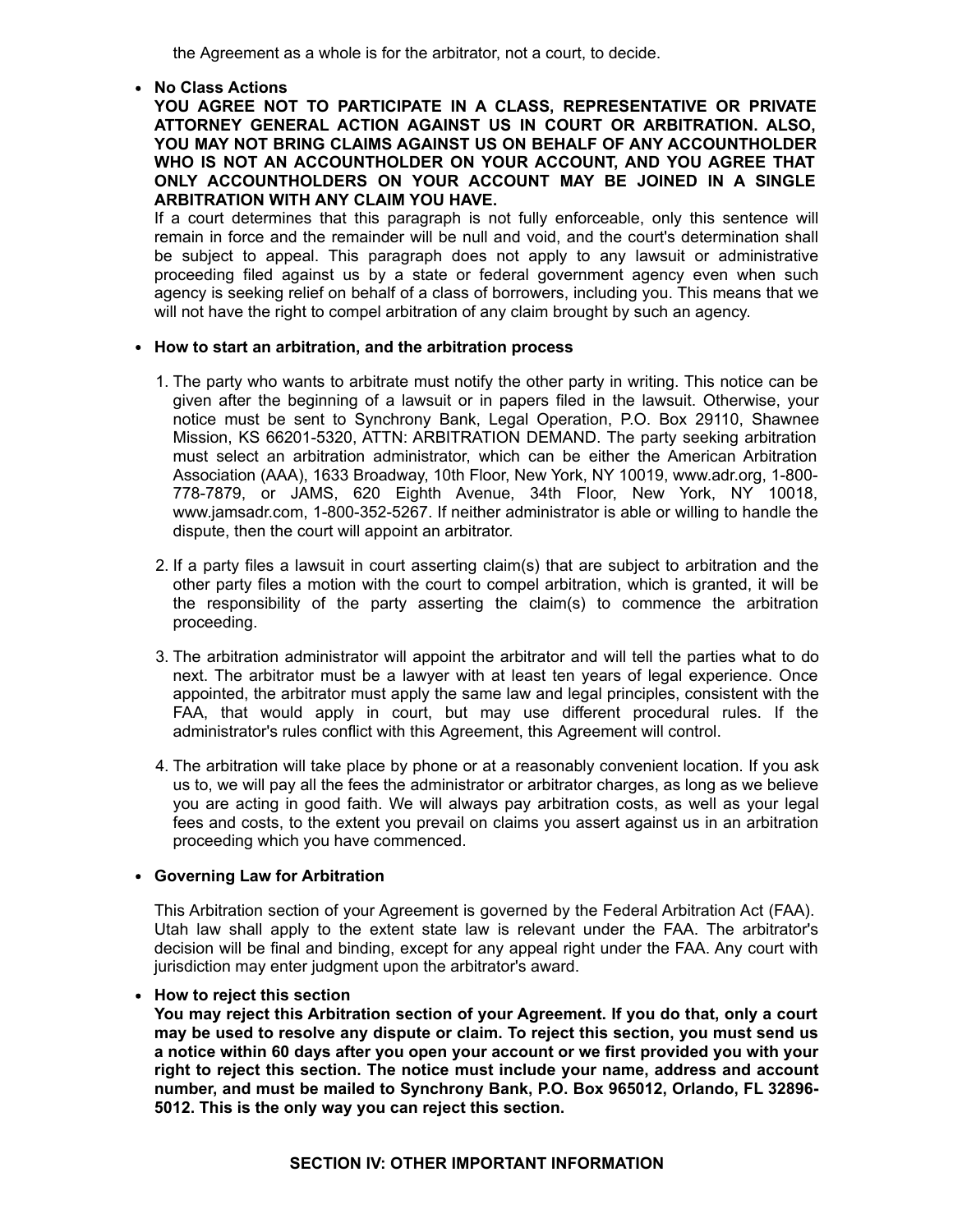#### **STATE NOTICES**

**NEW JERSEY RESIDENTS: Certain provisions of this Agreement are subject to applicable law. As a result, they may be void, unenforceable or inapplicable in some jurisdictions. None of these provisions, however, is void, unenforceable or inapplicable in New Jersey.**

**NEW YORK RESIDENTS:** This Agreement will not become effective unless and until you or an authorized user signs a sales slip or memorandum evidencing a purchase or lease of property or services or the payment of a fine by use of your credit card and prior thereto you will not be responsible for any purchase or lease of property or services by use of your credit card after its loss or theft.

**TENNESSEE RESIDENTS:** This Agreement will not become effective unless and until we have (1) provided the disclosures required pursuant to the federal Truth in Lending Act, (2) you or an authorized user uses the account, and (3) we extend credit to you for that transaction on your account.

**WISCONSIN RESIDENTS:** No provision of a marital property agreement, a unilateral statement under sec. 766.59, Wis. Stats., or a court decree under sec. 766.70, Wis. Stats., adversely affects the interest of the creditor unless the creditor, prior to the time credit is granted, is furnished a copy of the agreement, statement or decree or has actual knowledge of the adverse provision when the obligation to the creditor is incurred. **Married residents of Wisconsin applying for an individual account must give us the name and address of their spouse if the spouse also is a Wisconsin resident, regardless of whether the spouse may use the card. Please provide this information to us at P.O. Box 965033, Orlando, FL 328965033.**

**Your signature on the application or sales slip (or online screen) for the initial purchase approved on this account represents your signature on this Agreement. It is incorporated herein by reference.**

**We have signed this Agreement as follows:**

Margaret Keane President and CEO Synchrony Bank

### **YOUR BILLING RIGHTS SUMMARY**

*Your Billing Rights: Keep this Document for Future Use*

This notice tells you about your rights and our responsibilities under the Fair Credit Billing Act.

*What To Do If You Find A Mistake On Your Statement*

If you think there is an error on your statement, write to us at: Synchrony Bank P.O. Box 965035 Orlando, FL 32896-5035

In your letter, give us the following information:

- *Account information:* Your name and account number.
- *Dollar amount:* The dollar amount of the suspected error.
- *Description of problem:* If you think there is an error on your bill, describe what you believe is wrong and why you believe it is a mistake.

You must contact us:

- Within 60 days after the error appeared on your statement.
- At least 3 business days before an automated payment is scheduled, if you want to stop payment on the amount you think is wrong.

You must notify us of any potential errors in writing. You may call us, but if you do we are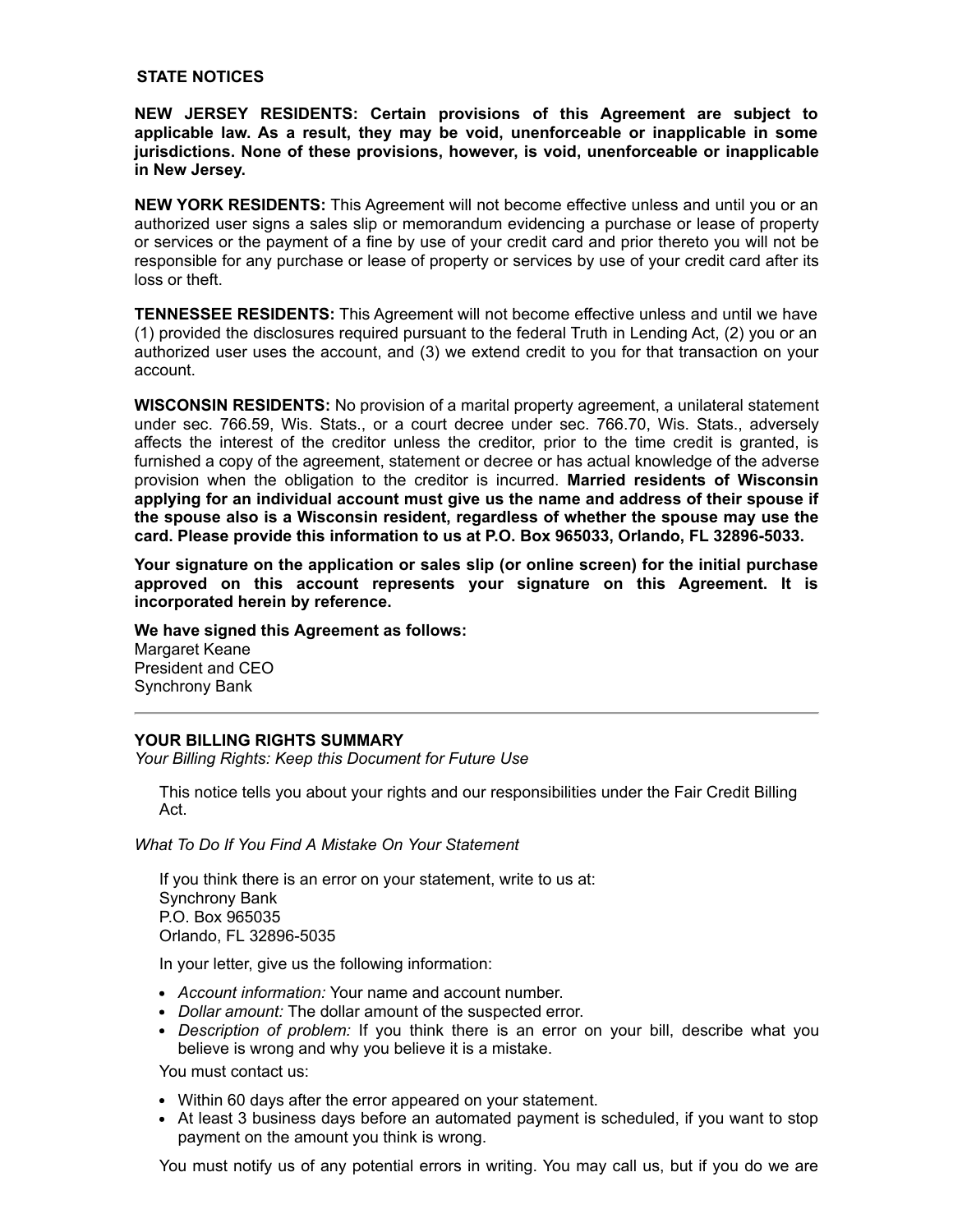not required to investigate any potential errors and you may have to pay the amount in question.

#### *What Will Happen After We Receive Your Letter*

When we receive your letter, we must do two things:

- 1. Within 30 days of receiving your letter, we must tell you that we received your letter. We will also tell you if we have already corrected the error.
- 2. Within 90 days of receiving your letter, we must either correct the error or explain to you why we believe the bill is correct.

While we investigate whether or not there has been an error:

- We cannot try to collect the amount in question, or report you as delinquent on that amount.
- The charge in question may remain on your statement, and we may continue to charge you interest on that amount.
- While you do not have to pay the amount in question, you are responsible for the remainder of your balance.
- We can apply any unpaid amount against your credit limit.

After we finish our investigation, one of two things will happen:

- *If we made a mistake:* You will not have to pay the amount in question or any interest or other fees related to that amount.
- *If we do not believe there was a mistake:* You will have to pay the amount in question, along with applicable interest and fees. We will send you a statement of the amount you owe and the date payment is due. We may then report you as delinquent if you do not pay the amount we think you owe.

If you receive our explanation but still believe your bill is wrong, you must write to us within 10 days telling us that you still refuse to pay. If you do so, we cannot report you as delinquent without also reporting that you are questioning your bill. We must tell you the name of anyone to whom we reported you as delinquent, and we must let those organizations know when the matter has been settled between us.

If we do not follow all of the rules above, you do not have to pay the first \$50 of the amount you question even if your bill is correct.

### *Your Rights If You Are Dissatisfied With Your Credit Card Purchases*

If you are dissatisfied with the goods or services that you have purchased with your credit card, and you have tried in good faith to correct the problem with the merchant, you may have the right not to pay the remaining amount due on the purchase.

To use this right, all of the following must be true:

- 1. The purchase must have been made in your home state or within 100 miles of your current mailing address, and the purchase price must have been more than \$50. (Note: Neither of these are necessary if your purchase was based on an advertisement we mailed to you, or if we own the company that sold you the goods or services.)
- 2. You must have used your credit card for the purchase. Purchases made with cash advances from an ATM or with a check that accesses your credit card account do not qualify.
- 3. You must not yet have fully paid for the purchase.

If all of the criteria above are met and you are still dissatisfied with the purchase, contact us in writing at:

Synchrony Bank P.O. Box 965035 Orlando, FL 32896-5035

While we investigate, the same rules apply to the disputed amount as discussed above. After we finish our investigation, we will tell you our decision. At that point, if we think you owe an amount and you do not pay, we may report you as delinquent.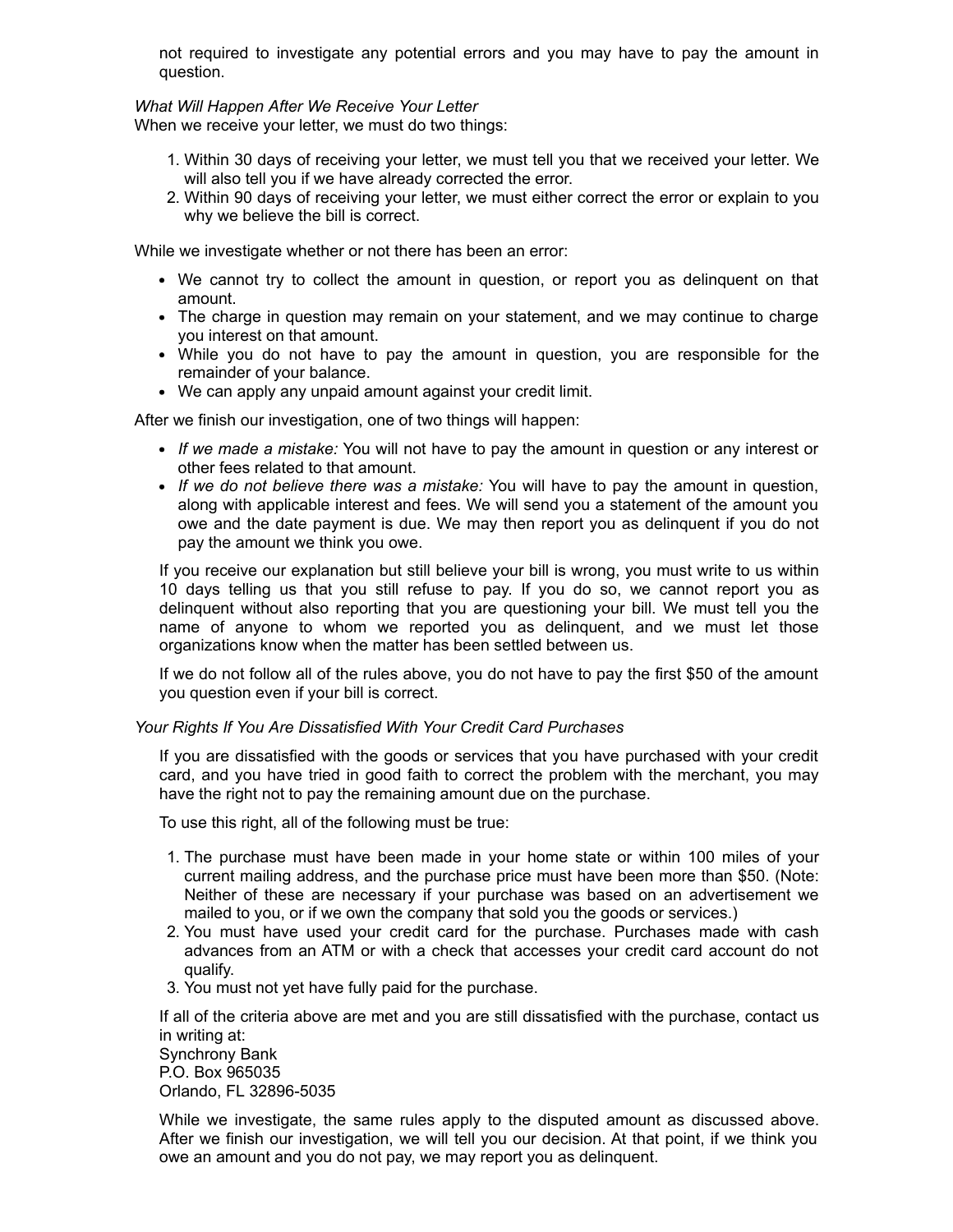| <b>FACTS</b> | <b>WHAT DOES SYNCHRONY BANK</b><br><b>DO WITH YOUR PERSONAL INFORMATION?</b>                                                                                                                                                                                                                                                 |
|--------------|------------------------------------------------------------------------------------------------------------------------------------------------------------------------------------------------------------------------------------------------------------------------------------------------------------------------------|
| Why?         | Financial companies choose how they share your personal information.<br>Federal law gives consumers the right to limit some but not all sharing.<br>Federal law also requires us to tell you how we collect, share, and protect<br>your personal information. Please read this notice carefully to understand<br>what we do. |
| What?        | The types of personal information we collect and share depend on the<br>product or service you have with us. This information can include:<br>Social Security number and income<br>Account balances and payment history<br>Credit history and credit scores                                                                  |
| How?         | All financial companies need to share customers' personal information to<br>run their everyday business. In the section below, we list the reasons<br>financial companies can share their customers' personal information; the<br>reasons Synchrony Bank chooses to share; and whether you can limit this<br>sharing.        |

| Reasons we can share your personal information                                                                                                                                             | <b>Does</b><br>Synchrony<br><b>Bank share?</b> | Can you limit<br>this sharing? |
|--------------------------------------------------------------------------------------------------------------------------------------------------------------------------------------------|------------------------------------------------|--------------------------------|
| For our everyday business purposes-<br>such as to process your transactions, maintain your<br>account(s), respond to court orders and legal<br>investigations, or report to credit bureaus | Yes                                            | No.                            |
| For our marketing purposes-<br>to offer our products and services to you                                                                                                                   | Yes                                            | No                             |
| For joint marketing with other financial companies                                                                                                                                         | Yes                                            | No                             |
| For our affiliates' everyday business purposes-<br>information about your transactions and experiences                                                                                     | Yes                                            | No.                            |
| For our affiliates' everyday business purposes-<br>information about your creditworthiness                                                                                                 | Yes                                            | Yes                            |
| For our affiliates to market to you                                                                                                                                                        | Yes                                            | Yes                            |
| For nonaffiliates to market to you                                                                                                                                                         | Yes                                            | Yes*                           |

| To limit<br>our sharing | • Call 1-877-905-2097—our menu will prompt you through your choice(s)                                                                                                                                                     |
|-------------------------|---------------------------------------------------------------------------------------------------------------------------------------------------------------------------------------------------------------------------|
|                         | Please note:                                                                                                                                                                                                              |
|                         | If you are a new customer, we can begin sharing your information 30 days<br>from the date we sent this notice. When you are no longer our customer,<br>we continue to share your information as described in this notice. |
|                         | However, you can contact us at any time to limit our sharing.                                                                                                                                                             |
| Questions?              | Call 1-877-905-2097                                                                                                                                                                                                       |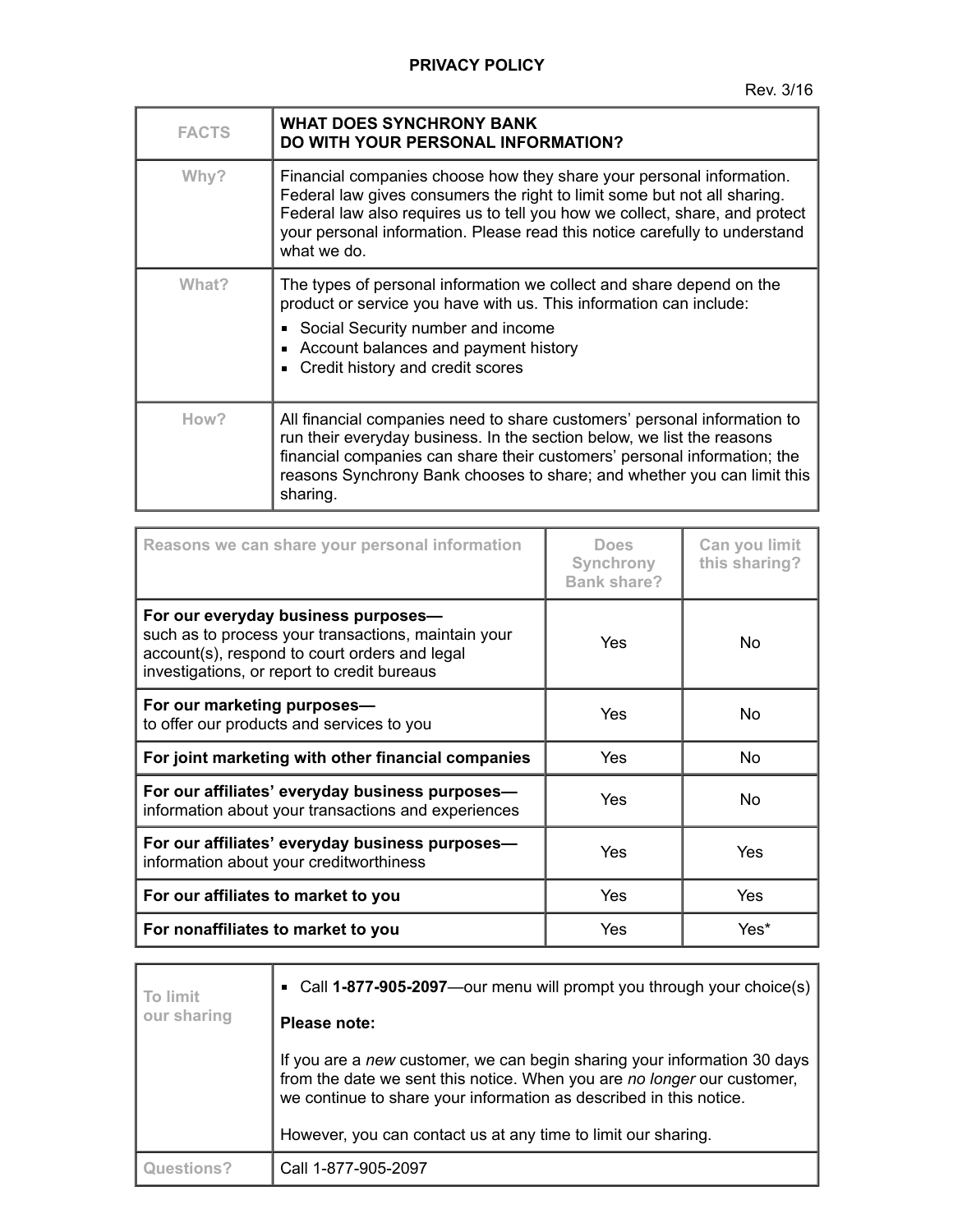**Page 2**

| What we do                                                                                  |                                                                                                                                                                                                                                                                                                                           |
|---------------------------------------------------------------------------------------------|---------------------------------------------------------------------------------------------------------------------------------------------------------------------------------------------------------------------------------------------------------------------------------------------------------------------------|
| <b>How does Synchrony</b><br><b>Bank protect my</b><br>personal information?                | To protect your personal information from unauthorized access<br>and use, we use security measures that comply with federal law.<br>These measures include computer safeguards and secured files<br>and buildings.                                                                                                        |
| <b>How does Synchrony</b><br><b>Bank collect my</b><br>personal information?                | We collect your personal information, for example, when you<br>open an account or give us your contact information<br>provide account information or pay your bills<br>use your credit card<br>We also collect your personal information from others, such as                                                             |
|                                                                                             | credit bureaus, affiliates, or other companies.                                                                                                                                                                                                                                                                           |
| Why can't I limit all<br>sharing?                                                           | Federal law gives you the right to limit only<br>• sharing for affiliates' everyday business purposes-<br>information about your creditworthiness<br>affiliates from using your information to market to you<br>sharing for nonaffiliates to market to you<br>State laws and individual companies may give you additional |
|                                                                                             | rights to limit sharing. See below for more on your rights under<br>state law.                                                                                                                                                                                                                                            |
| What happens when I<br>limit sharing for an<br>account I hold jointly<br>with someone else? | Your choices will apply to everyone on your account.                                                                                                                                                                                                                                                                      |
| <b>Definitions</b>                                                                          |                                                                                                                                                                                                                                                                                                                           |
| <b>Affiliates</b>                                                                           | Companies related by common ownership or control. They can<br>be financial and nonfinancial companies.<br>Our affiliates include Synchrony Financial and its<br>$\blacksquare$<br>subsidiaries, including Retail Finance Credit Services, LLC<br>and CareCredit LLC.                                                      |
| <b>Nonaffiliates</b>                                                                        | Companies not related by common ownership or control. They<br>can be financial and nonfinancial companies.<br>Nonaffiliates we share with can include the retailer named on<br>$\blacksquare$<br>your account and direct marketing companies.                                                                             |
| Joint marketing                                                                             | A formal agreement between nonaffiliated financial companies<br>that together market financial products or services to you.<br>Our joint marketing partners include insurance companies.<br>٠                                                                                                                             |
| <b>Other important information</b>                                                          |                                                                                                                                                                                                                                                                                                                           |

We follow state law if state law provides you with additional privacy protections. For instance, if (and while) your billing address is in Vermont, we will treat your account as if you had exercised the opt-out choice described above and you do not need to contact us to opt out. If you move from Vermont and you wish to restrict us from sharing information about you as provided in this notice, you must then contact us to exercise your opt-out choice.